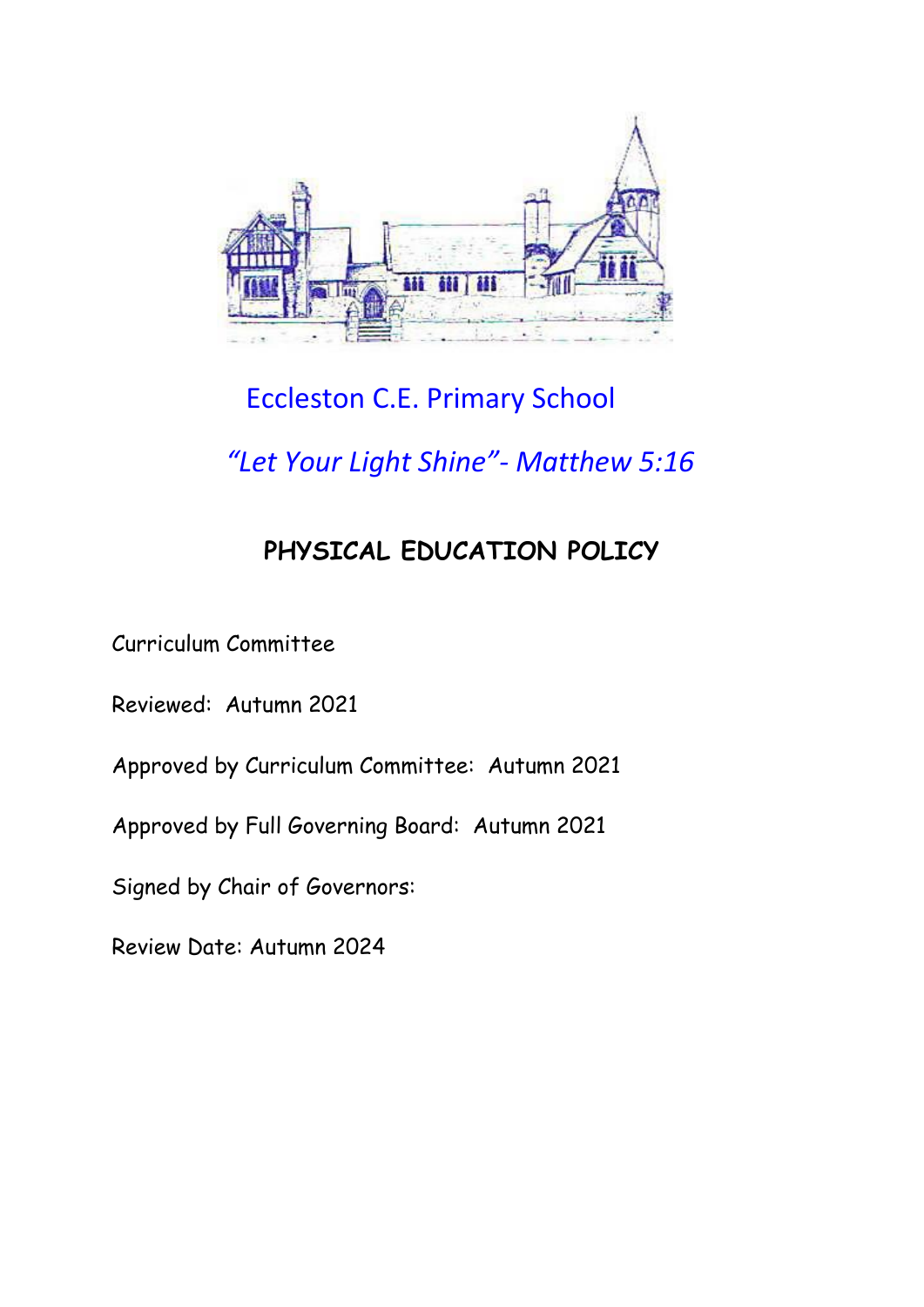## **ECCLESTON CE PRIMARY SCHOOL**

# **Our Vision Statement**

**At Eccleston C of E Primary School we are united in our vision to prepare our children for life in the modern world.**

**We will do this by instilling a lifelong love of learning and embedding Christian values that reflect the example Jesus has set.**

**We strive for excellence in all we do, enabling all members of our school to flourish.**

## **P.E. POLICY**

## **Introduction**

At Eccleston CE Primary School we recognise the importance PE plays in the curriculum and are committed to providing all children with opportunities to engage fully in Physical Education (PE). PE should provide opportunities for all pupils to become physically literate and confident in a way which also supports their health and fitness. Children should acquire not only physical skills, knowledge and understanding, but also the awareness and importance of leading healthy, active lives as well as the values of sportsmanship, fairness and respect through the sports and activities they undertake.

#### **Aims:**

## **The consistent delivery of high quality PE lessons which are exciting, challenging and enjoyable and provide many varied earning opportunities**

- Develop knowledge, skills and understanding across a range of sporting activities.
- Engage in moderate to intense physical activity over sustained periods of time.
- Participate in competitive sports and activities.
- Lead healthy and active lives, picking up positive habits for their future lives.
- To compete in games and activities in a collaborative team.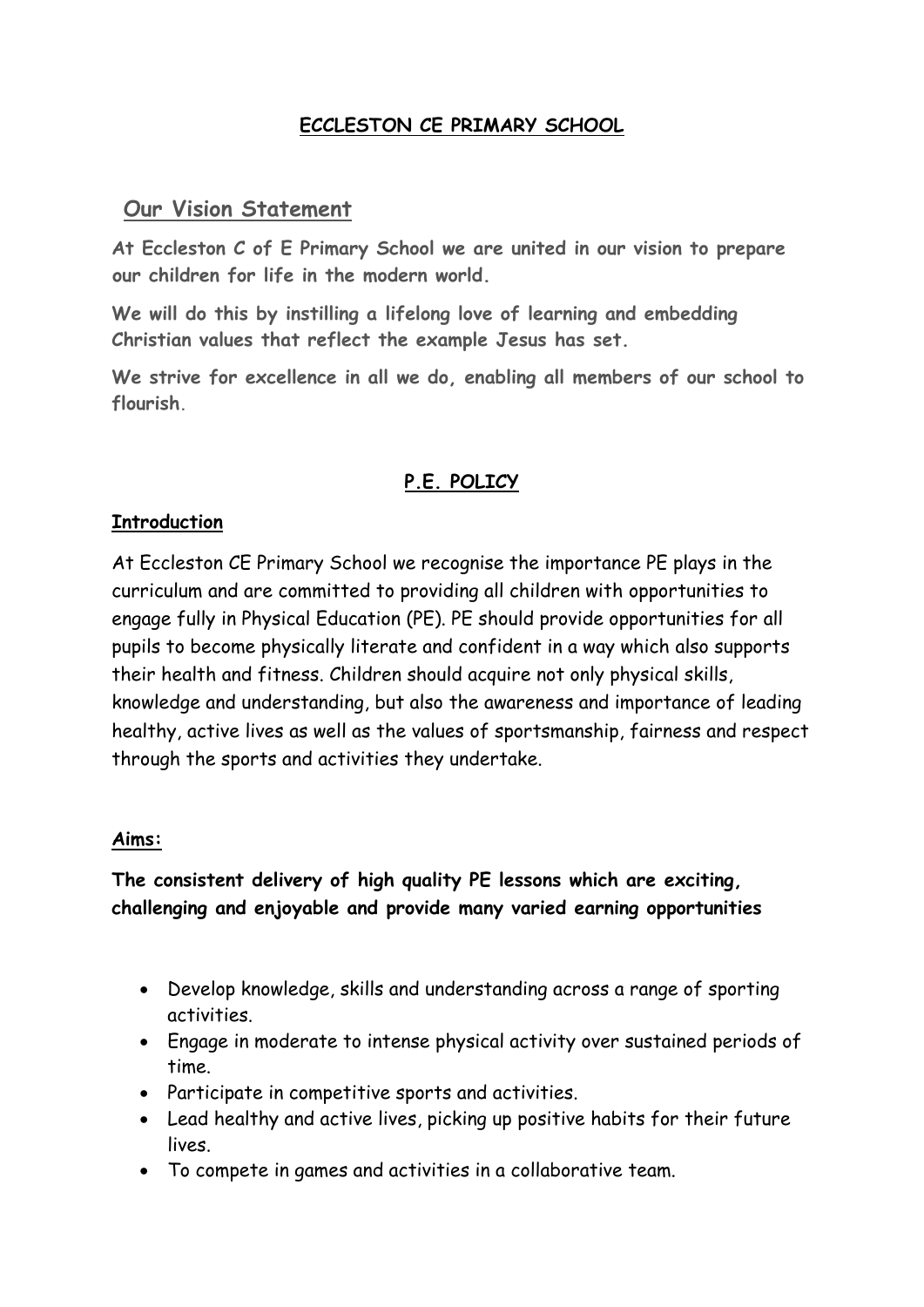- To develop Staff competence and confidence in the delivery of high quality PE lessons
- To promote safe practice in all activities.
- To use sport to build pupils self-confidence and self-esteem.
- To encourage involvement in extra-curricular sporting activities and develop community and club links
- Increase participation in competitive sports both in and out of School.
- To develop Staff competence and confidence in the delivery of high quality PE lessons

# **Health and Safety**

We recognise that participation in PE and Physical Activities contains an element of risk. Staff are responsible for ensuring that they are familiar with safe practice to reduce the element of risk to the absolute minimum within their control.

- Staff are aware of pupils who have special needs with regards to physical activity and make special provision for needs where appropriate e.g. physical disability, asthma
- Staff know about the safe practices involved in moving and using apparatus
- Pupils wear appropriate clothing, remove jewellery and tie back long hair. If the removal of jewellery or studs is not possible they should be securely taped and the teacher is confident this strategy is effective.
- Pupils may be asked to remove shoes when participating in indoor activities such as gymnastics,
- Correct use of equipment is taught along with any potential hazards, including completing a risk assessment for each area/ space that PE and school sport takes place in
- Equipment and apparatus is stored safely at the end of each lesson.
- Pupils are taught to consider their own safety and that of others at all times.
- School shoes are not permitted to be worn for PE

Staff teaching PE should wear the PE kit provided by School and also consider their own and their pupils' safety with regard to their own additional personal clothing, footwear and jewellery when involved in the teaching of any sporting activity.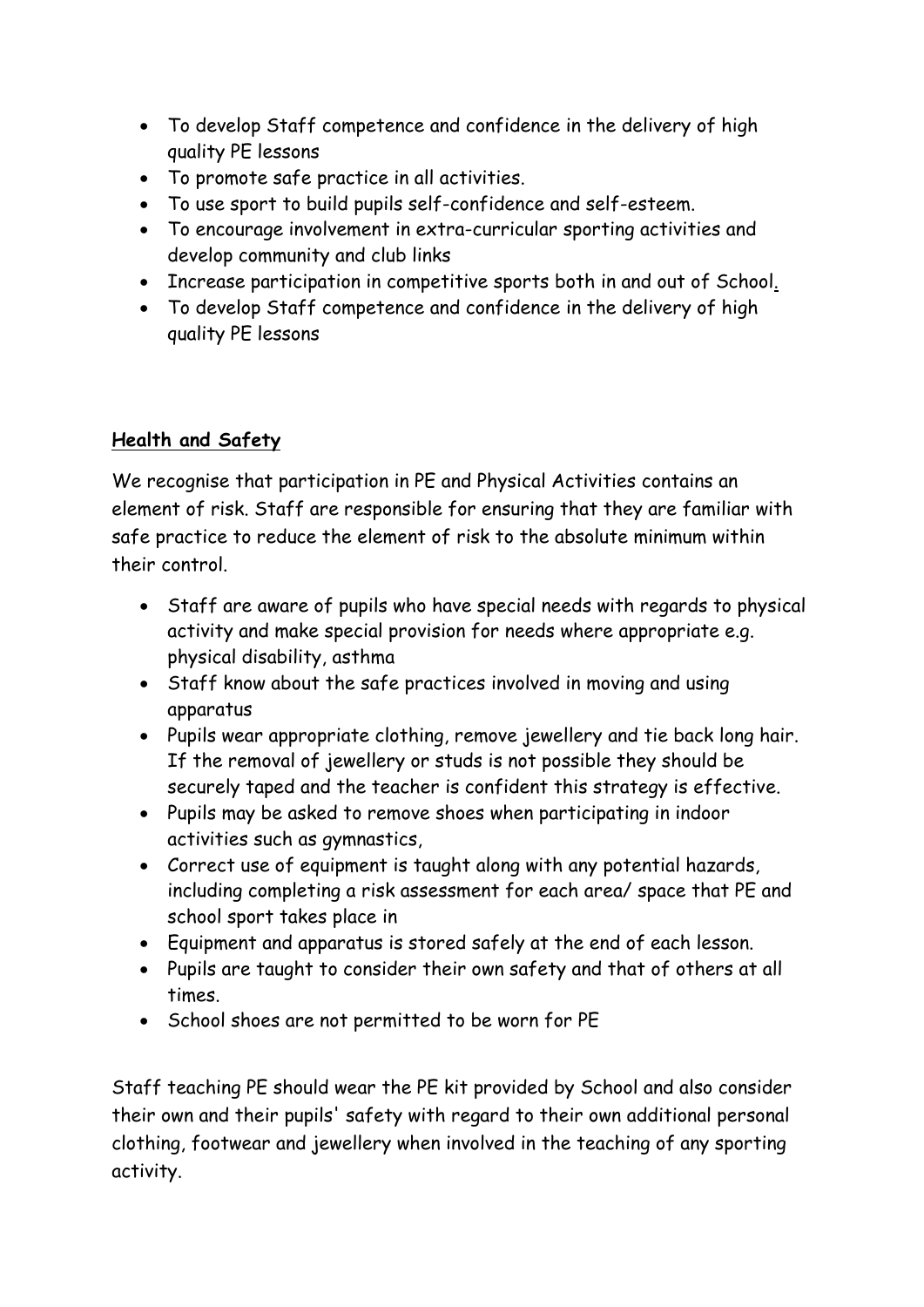We undertake an annual Risk Assessment of the school premises and areas where PE is taught and equipment including PE equipment (PE Lead) as necessary. Risk Assessments are in place for all school sporting trips.

## **PE and School Sports Premium Funding**

PE and School Sports Premium funding is used in a number of arears relating to PE and sport at Phoenix Primary School. A breakdown of the funding can be viewed on the School website.

## **Activities taught**

We teach the full National Curriculum requirements of PE across the year.

- Games
- Dance
- Gymnastics
- Fundamental Movement Skills
- Games (Softball, Cricket, Basketball, Table Tennis, Bench Ball, Hockey)
- Athletics
- Health Related Fitness

We aim to take all children swimming at some point during the year. We aim that 100% of our pupils will reach the swimming standard by the end of Year 6.

## **Participation in PE**

We aim for full participation in every PE lesson and aim to do this by:

- A wide range of imaginative resources and teaching strategies are used to actively engage pupils in participating in lessons.
- Our curriculum takes into consideration the range of pupils' needs to ensure continuity and progression in learning is provided and PE lessons will be suitably differentiated in order to support and challenge pupils.
- Staff ensure that pupils of all abilities are able to access the PE curriculum by providing alternative, or different resources to develop new skills and ensure a positive relationship with physical activity from an early age.
- Pupils who are unable to participate in a PE lesson are engaged purposefully with other roles such as observation, feedback, video recording, evaluation, coaching, umpiring and refereeing. Students should change into suitable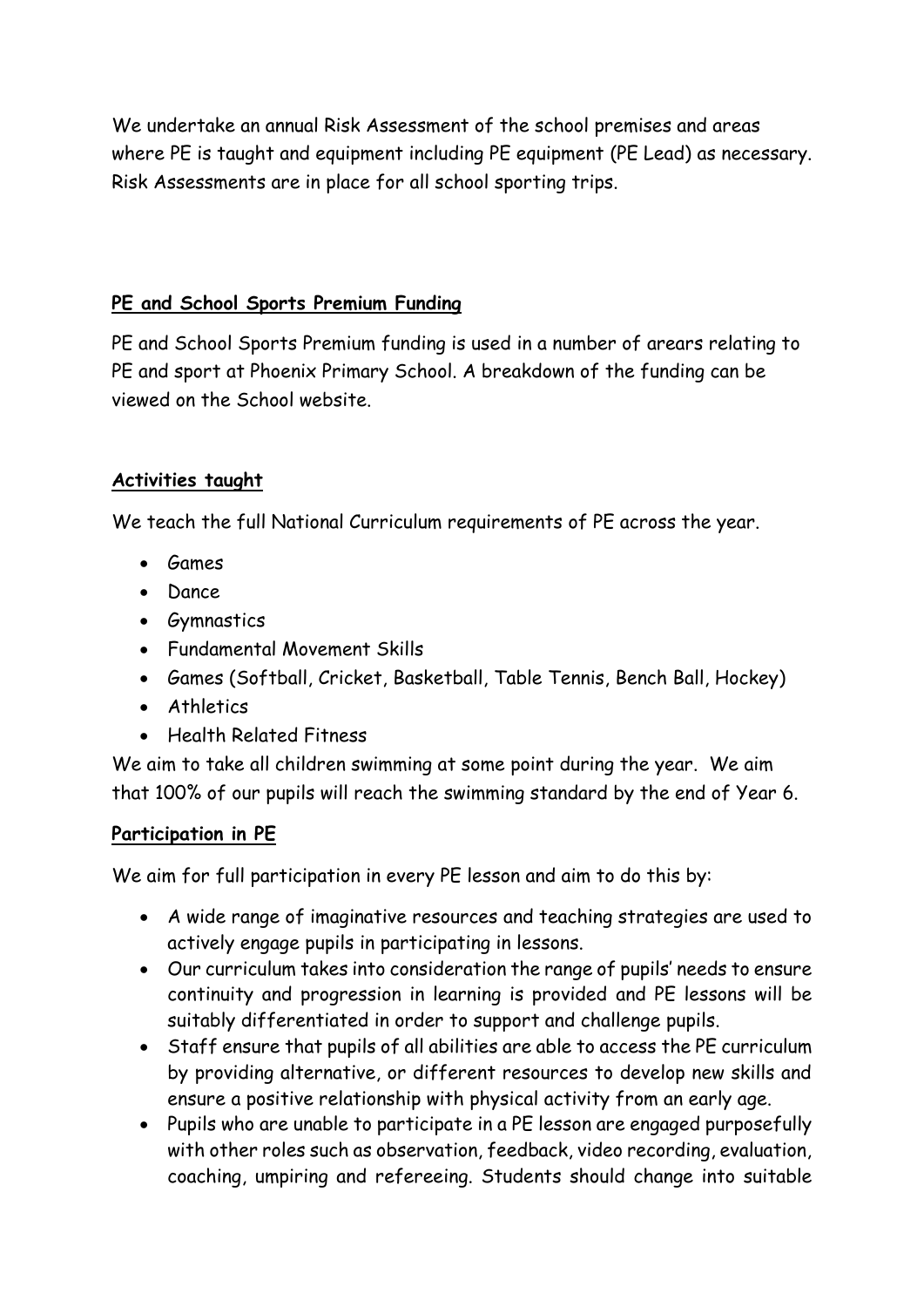footwear. Parental notes should be received if a child is excluded for any short or long term health reason.

# **Clothing to be worn during physical activity (before, during and after school)**

We usually ask that all pupils change for PE and wear our school PE kit;

- White t shirt
- White or navy shorts
- Black pumps

We will always endeavour to provide spare kit for pupils cannot access their own designated school PE kit, to ensure that children do not miss PE lessons

## **Extra-curricular activities and clubs**

A range of after school clubs are available to pupils. These clubs complement the curriculum, the interests of pupils and the local sporting opportunities

## **Monitoring and evaluation of physical activity**

The PE Lead Teacher or member of SLT with responsibility for Monitoring is responsible for the overall monitoring of the quality of PE and physical activity provision.

We monitor PE in the curriculum through subject reviews and self-evaluation in order to provide an accurate perspective on how it is being delivered and how it can be further improved.

Physical Education is monitored and evaluated through:

- Lesson observations
- Monitoring of lesson planning
- Monitoring of equipment
- Pupils Assessment data
- Feedback from staff
- Children questionnaires
- Pupil records of participation, focusing on different groups